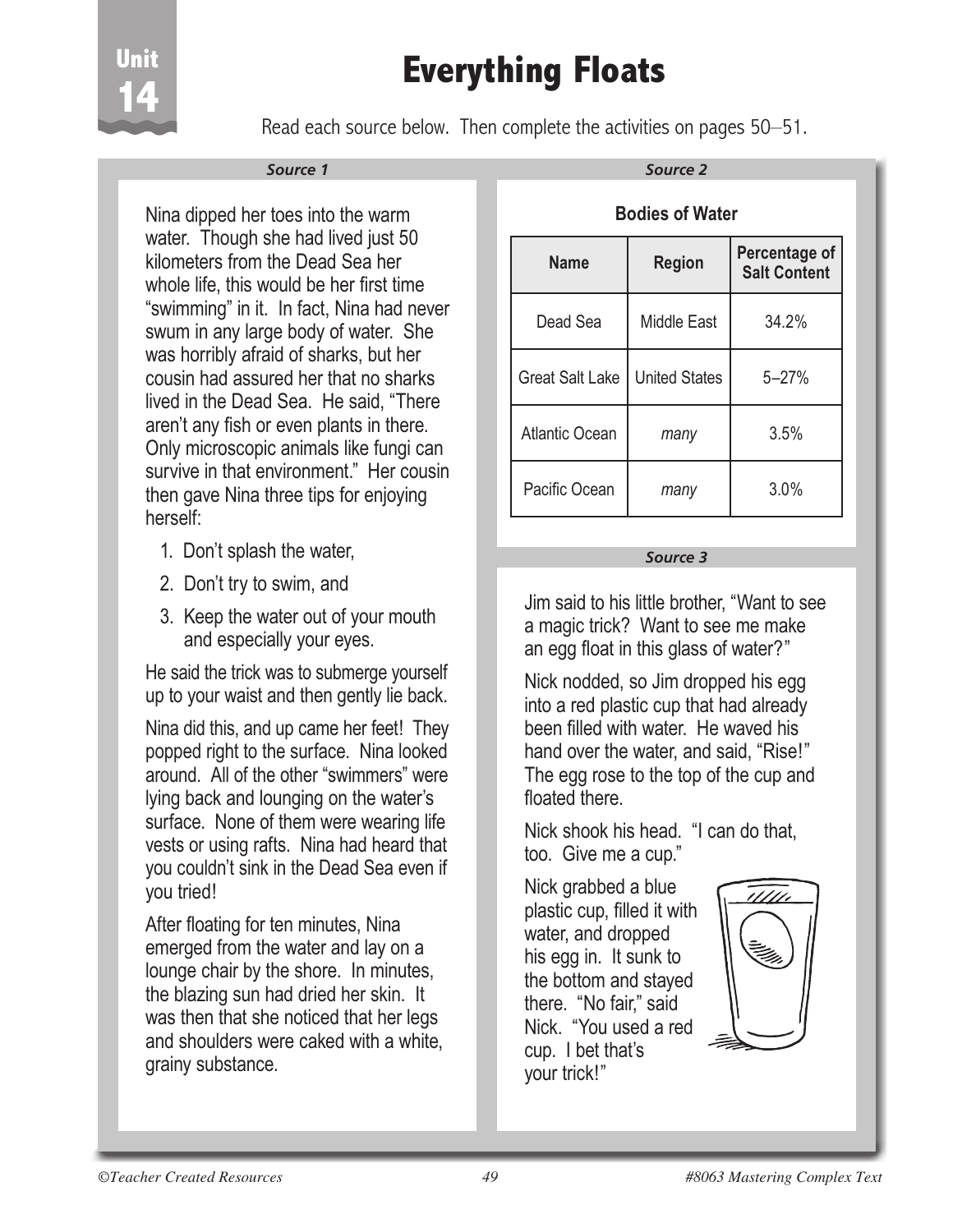## **Everything Floats** (cont.)

 $Name:$ 

**Unit** 

**14**

**Part 1:** Read each idea. Which source gives you this information? Fill in the correct bubble for each source. (Note: More than one bubble may be filled in for each idea.)

| <b>Information</b><br>Sources $\Rightarrow$   |  |  |
|-----------------------------------------------|--|--|
| 1. The Atlantic is saltier than the Pacific.  |  |  |
| <b>2.</b> The Dead Sea is in the Middle East. |  |  |
| 3. Fish don't live in the Dead Sea.           |  |  |
| 4. Fungi can live in the Dead Sea.            |  |  |

**Part 2:** Fill in the bubble next to the best answer to each question.

- **5.** Which is not one of Nina's cousin's tips for being in the Dead Sea?
	- A Don't splash in it. C Don't drink it.
	- B Don't swim in it. D Don't use a life vest in it.
- **6.** What caused the egg in Jim's cup to float?
	- A the wave of his hand C the words he spoke
	- B the color of his cup D something we didn't see him do
- **7.** Which of these bodies of water has the greatest **range** of salinity (salt content)?
	- A Dead Sea
	- (B) Great Salt Lake
- **8.** In Source 1, why are the words "swimming" and "swimmers" written in quotation marks?
	- A Nina said these words aloud to her cousin.
	- B Her cousin said these words aloud to Nina.
	- C The words don't give a true picture of what the people are doing.
	- D Nina's cousin told her not to call the people "swimmers."

**Part 3:** Search "Everything Floats" to find one example each of words with the following meanings. Then write the number of the source in which you located this information.

 C Atlantic Ocean

 D Pacific Ocean

**9.** "Iying in a relaxed way"  $\qquad \qquad$ **10.** "too small to see with the naked eye"  $\frac{1}{2}$  [300] Source #: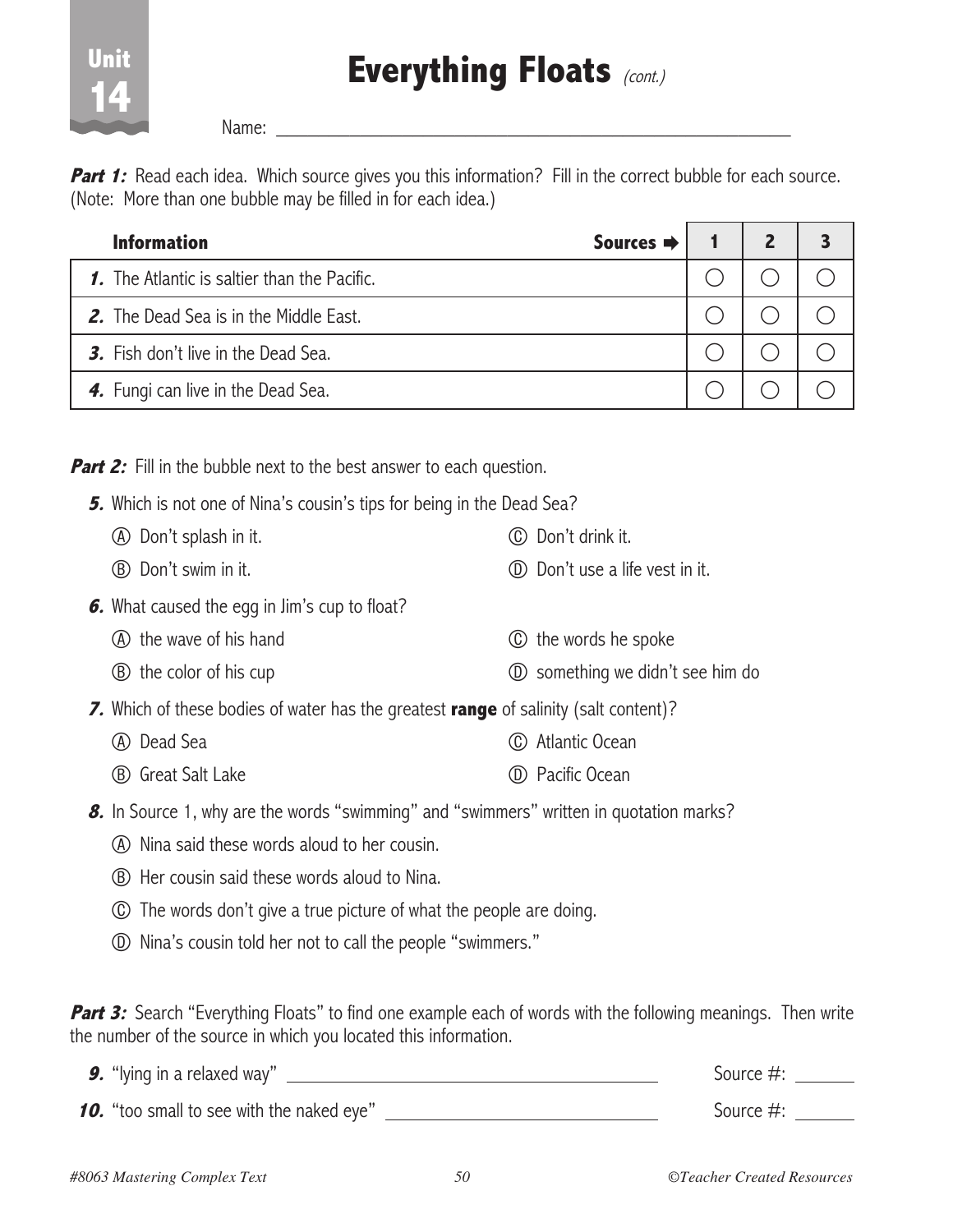

Name:

- **Part 4:** Refer back to the sources, and use complete sentences to answer these questions.
- **11.** The Dead Sea has had many names, including "the Sea of Salt" and "the Eastern Sea." Why do you think it is often called the Dead Sea? Cite evidence in your answer.

**12.** The circle below has been divided into 20 sections. This circle represents the water in the Dead Sea. First, answer this question: what percentage of water does each section represent? Write your answer in this box:



Now shade in the correct number of sections to show the percentage of salt in the Dead Sea. (Hint: Begin by rounding the percentage up to the nearest whole number.)



**13.** What might Jim have done to make his egg float? Why didn't the egg float in Nick's cup? Use what you have learned from the other sources to give evidence for your answer.